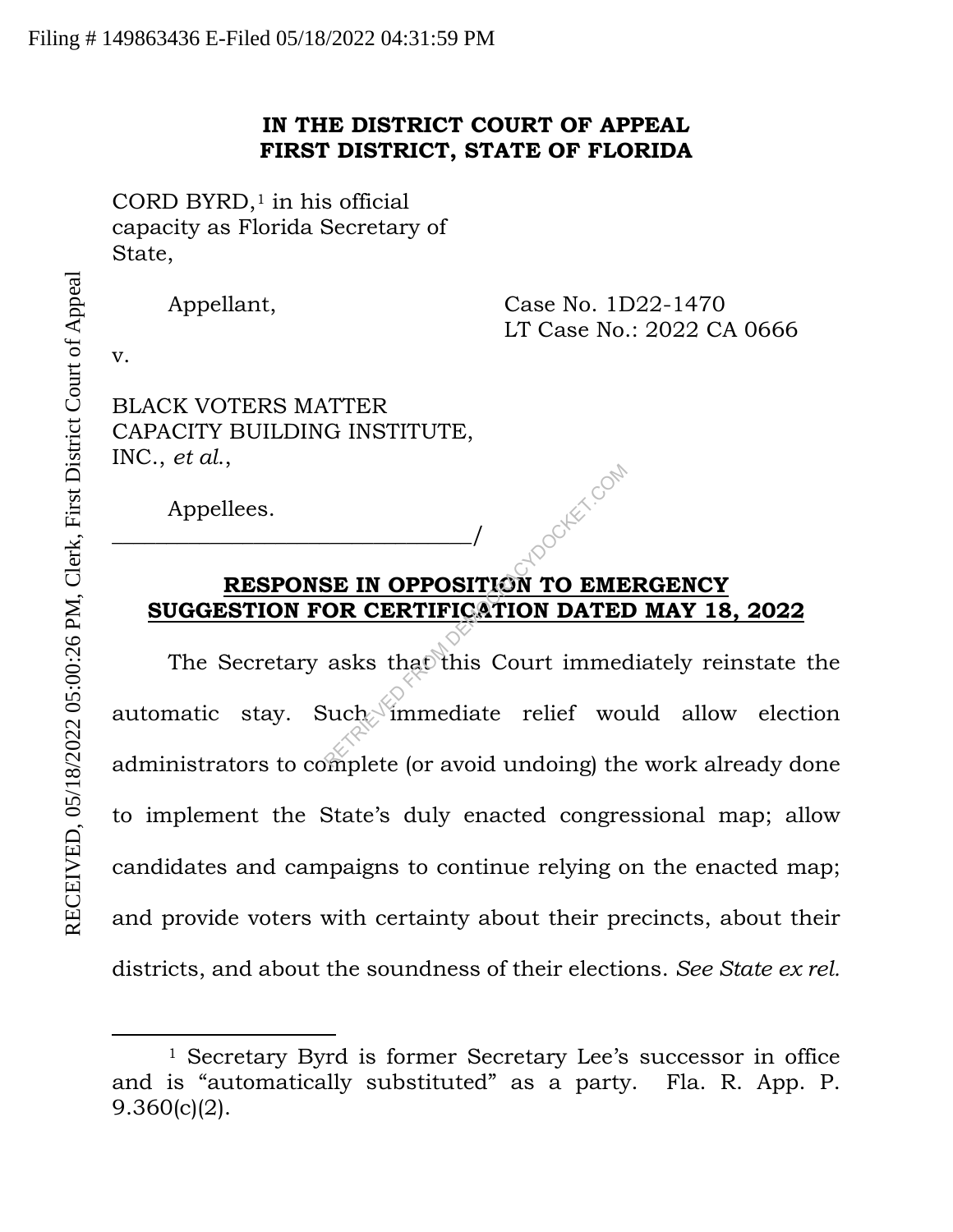*Haft v. Adams*, 238 So. 2d 843 (Fla. 1970); App. to Emergency Mot. to Reinstate the Stay at 219-27; *see generally* Emergency Mot. to Reinstate the Stay at 25-53. Moreover, this Court is perfectly capable of resolving the issue, and briefing on the stay question is already underway in this Court. *See* Order, No. 1D22-1470 (May 18, 2022) (ordering Appellees to file their response to the motion to reinstate the automatic stay by 12pm on May 19, 2022). The Secretary thus opposes the request. **HOOCKET.COM** 

Dated: May 18, 2022

Bradley R. McVay (FBN 79034) brad.mcvay@dos.myflorida.com Ashley Davis (FBN 48032) ashley.davis@dos.myflorida.com FLORIDA DEPARTMENT OF STATE R.A. Gray Building 500 S. Bronough St. Tallahassee, FL 32399 (850) 245-6536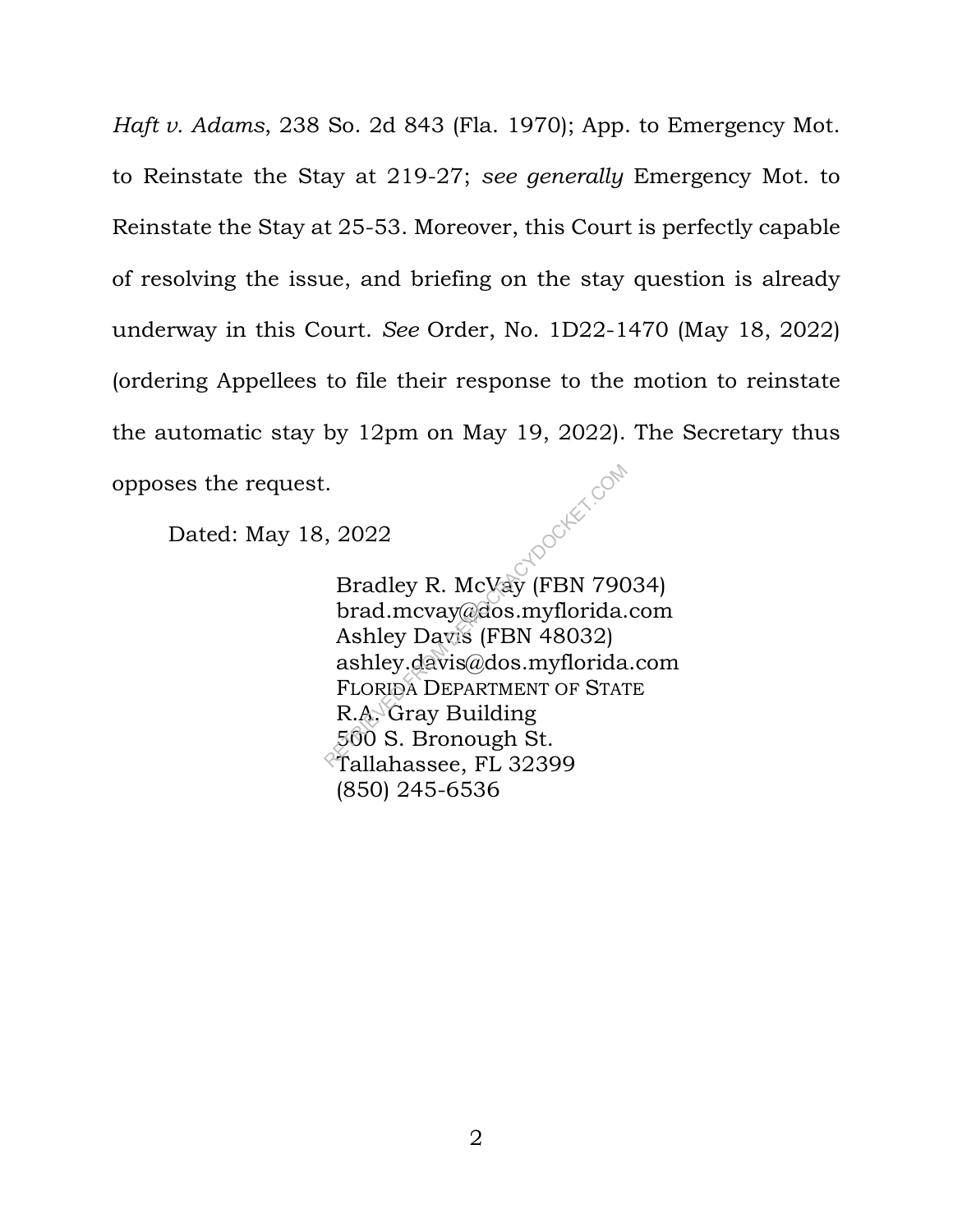/s/ Mohammad O. Jazil Mohammad O. Jazil (FBN 72556) mjazil@holtzmanvogel.com Gary V. Perko (FBN 855898) gperko@holtzmanvogel.com Michael Beato (FBN 1017715) mbeato@holtzmanvogel.com HOLTZMAN VOGEL BARAN TORCHINSKY & JOSEFIAK 119 S. Monroe St. Suite 500 Tallahassee, FL 32301 (850) 270-5938

*of State Counsel for Florida Secretary* 

Henry C. Whitaker (FBN1031175)  *Solicitor General* Daniel W. Bell (FBN 1008587) Jeffrey Paul DeSousa (FBN 110951)  *Chief Deputy Solicitors General* David M. Costello (FBN 1004952)  *Assistant Solicitor General* OFFICE OF THE ATTORNEY GENERAL The Capitol, PL-01 Tallahassee, Florida 32399 (850) 414-3300 henry.whitaker@myfloridalegal.com daniel.bell@myfloridalegal.com jeffrey.desousa@myfloridalegal.com david.costello@myfloridalegal.com of State<br>
Henry C. Whitaker (FBN103<br>
Solicitor General<br>
Daniel W. Bell (FBN 100858<br>
Jeffrey Paul DeSousa (FBN<br>
Chief Deputy Solicitors General<br>
David M. Costello (FBN 100<br>
Assistant Solicitor General<br>
OFFICE OF THE ATTORNE

*Counsel for Florida Attorney General Ashley Moody*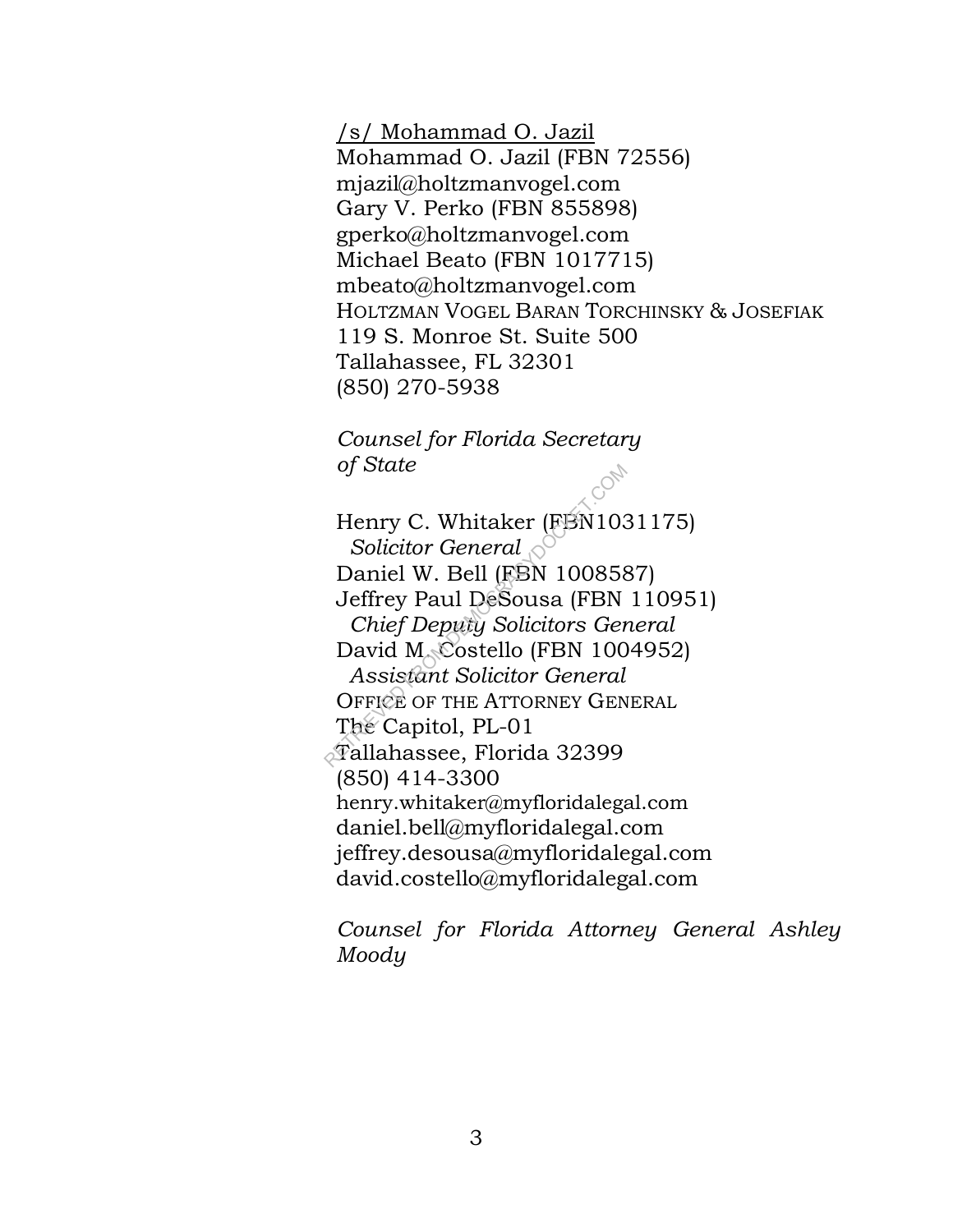## **CERTIFICATE OF SERVICE**

I certify that on this 18th day of May, the foregoing was filed electronically via the Florida Court's E-Filing Portal, which will send

a copy of this filing to the following:

Frederick S. Wermuth Florida Bar No. 0184111 Thomas A. Zehnder Florida Bar No. 0063274 *KING, BLACKWELL, ZEHNDER & WERMUTH, P.A.* P.O. Box 1631 Orlando, Florida 32802 fwermuth@kbzwlaw.com tzehnder@kbzwlaw.com

Abha Khanna Jonathan P. Hawley *ELIAS LAW GROUP LLP* 1700 Seventh Avenue, Suite 2100 Seattle, Washington 98101 akhanna@elias.law jhawley@elias.law

John M. Devaney *PERKINS COIE LLP* 700 Thirteenth Street N.W., Suite 600 Washington, D.C. 20005 jdevaney@perkinscoie.com

Christina A. Ford Florida Bar No. 1011634 Joseph N. Posimato Graham W. White Harleen K. Gambhir *ELIAS LAW GROUP LLP* 10 G Street NE, Suite 600 Washington, D.C. 20002 cford@elias.law jposimato@elias.law gwhite@elias.law hgambhir@elias.law RETRIEVED FROM DEMOCRACYDOCKET.COM

*Counsel for Plaintiffs*